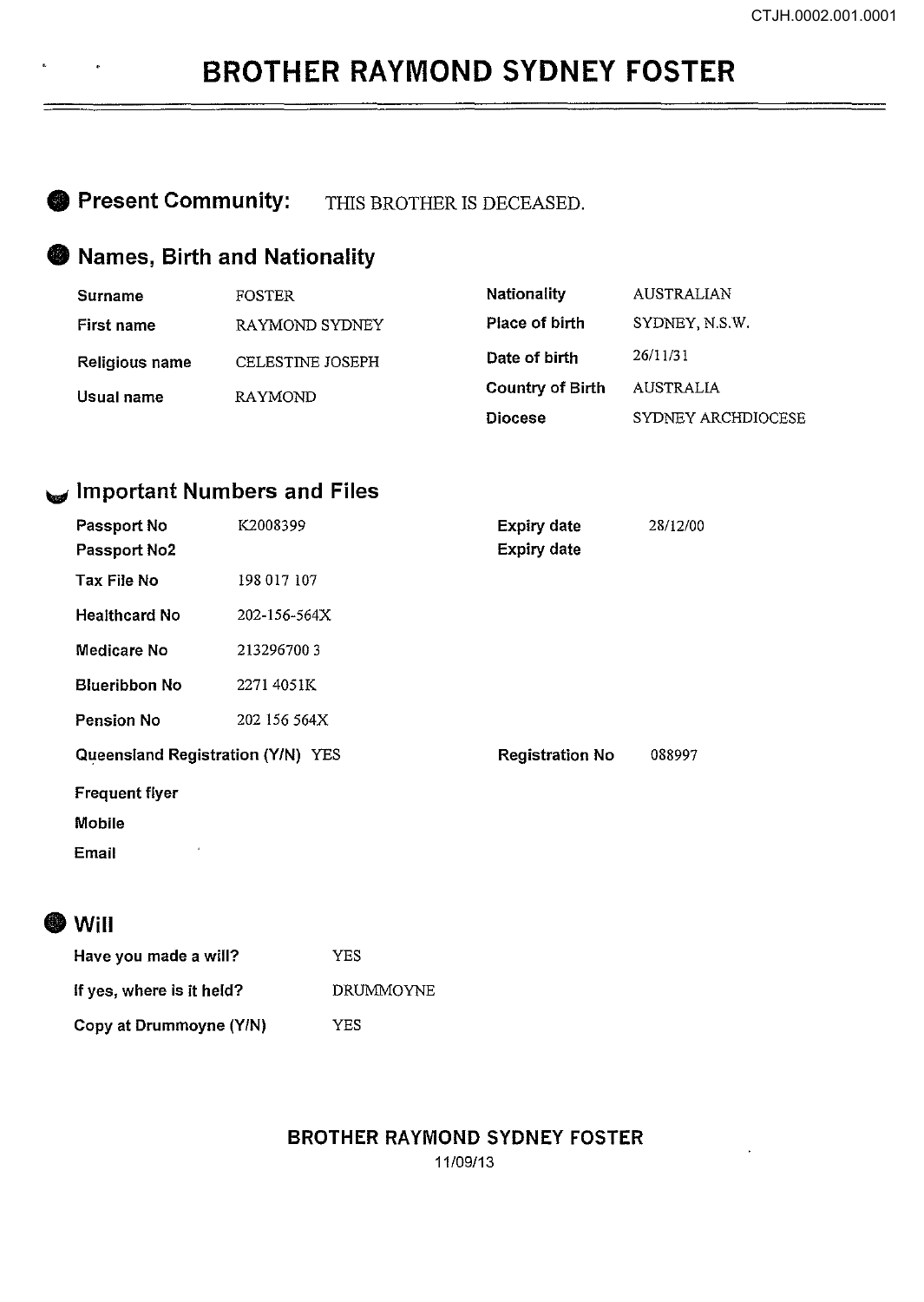# **BROTHER RAYMOND SYDNEY FOSTER**

\

 $\overline{a}$ 

# **Ministry**

| From    | To       |                   |                                  |
|---------|----------|-------------------|----------------------------------|
| 2/07/51 | 31/12/52 | Work place        | MARIST BROTHERS EASTWOOD         |
|         |          | Major jobs        | PRIMARY                          |
|         |          |                   |                                  |
| From    | To       |                   |                                  |
| 1/01/53 | 31/12/58 | Work place        | ST AUGUSTINE'S COLLEGE CAIRNS    |
|         |          | Major jobs        | PRIMARY                          |
|         |          |                   |                                  |
| From    | Тo       |                   |                                  |
| 1/01/59 | 31/12/61 | Work place        | MARIST BROTHERS HIGH MAITLAND    |
|         |          | Major jobs        | SECONDARY & PRIMARY              |
|         |          |                   |                                  |
| From    | To       |                   |                                  |
| 1/01/62 | 31/12/63 | Work place        | MARIST BROTHERS DACEYVILLE       |
|         |          | Major jobs        | <b>SECONDARY</b>                 |
|         |          |                   |                                  |
| From    | To       |                   |                                  |
| 1/01/64 | 31/12/67 | Work place        | ST JOSEPH'S COLLEGE HUNTERS HILL |
|         |          | Major jobs        | <b>SECONDARY</b>                 |
|         |          |                   |                                  |
| From    | To       |                   |                                  |
| 1/01/68 | 31/12/73 | Work place        | CHANEL COLLEGE GLADSTONE         |
|         |          | Major jobs        | <b>SECONDARY</b>                 |
|         |          |                   |                                  |
| From    | To       |                   |                                  |
| 1/01/74 | 31/12/76 | Work place        | ST JOSEPH'S COLLEGE HUNTERS HILL |
|         |          | Major jobs        | <b>SECONDARY</b>                 |
|         |          |                   |                                  |
| From    | To       |                   |                                  |
| 1/01/77 | 31/12/77 | Work place        | ST ALOYSIUS COLLEGE GRAFTON      |
|         |          | Major jobs        | PRINCIPAL                        |
|         |          |                   |                                  |
| From    | Τo       |                   |                                  |
| 1/01/78 | 31/07/82 | <b>Work place</b> | ST ALOYSIUS COLLEGE GRAFTON      |
|         |          | Major jobs        | SUPERIOR & PRINCIPAL             |
|         |          |                   |                                  |

#### BROTHER RAYMOND SYDNEY FOSTER 11/09/13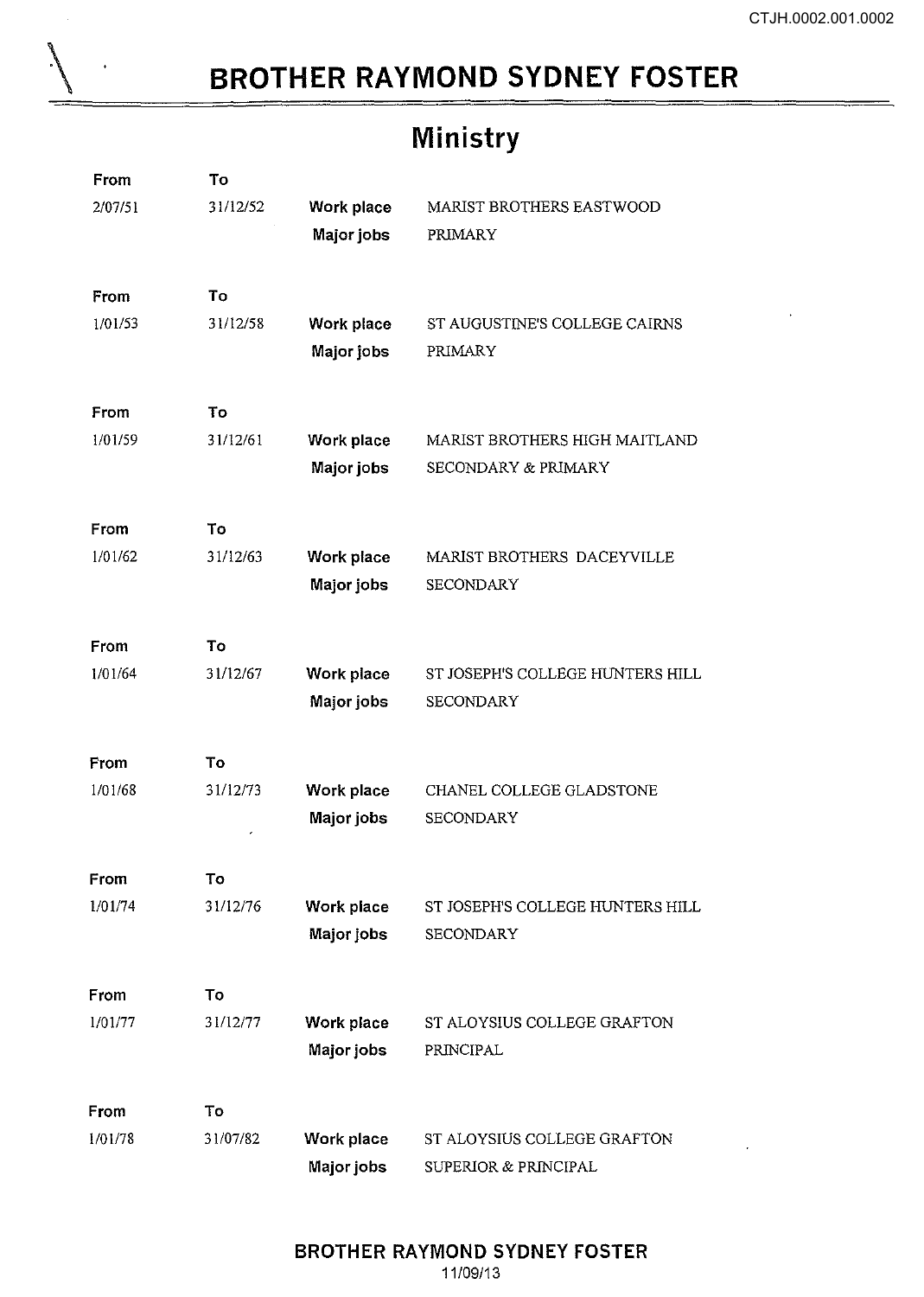$\sim 10$ 

 $\sim$ 

| From     | To       |                                 |                                                                        |
|----------|----------|---------------------------------|------------------------------------------------------------------------|
| 1/08/82  | 31/10/82 | Work place<br>Major jobs        | MARCELLIN HALL NEW ZEALAND<br><b>RENEWAL</b>                           |
| From     | To       |                                 |                                                                        |
| 1/11/82  | 31/12/82 | Work place<br>Major jobs        | ST ALOYSIUS COLLEGE GRAFTON<br><b>SUPERIOR &amp; PRINCIPAL</b>         |
| From     | To       |                                 |                                                                        |
| 1/01/83  | 31/12/90 | Work place<br>Major jobs        | MARIST CENTRE MITTAGONG<br>SUPERIOR, CENTRE ORGANISER                  |
| From     | To       |                                 |                                                                        |
| 1/01/90  | 9/03/91  | Work place<br>Major jobs        | ST JOSEPH'S COLLEGE HUNTERS HILL<br>GENERAL DUTIES, CHAPEL CO-ORDINATR |
| From     | To       |                                 |                                                                        |
| 10/03/91 | 16/05/91 | Work place<br>Major jobs        | MARCELLIN HALL NEW ZEALAND<br>'56 DAYS' PASTORAL LEADERSHIP            |
| From     | To       |                                 |                                                                        |
| 16/05/91 | 20/09/91 | Work place<br>Major jobs        | ST JOSEPH'S COLLEGE HUNTERS HILL<br>GENERAL DUTIES, CHAPEL CO-ORDINAR  |
| From     | Τo       |                                 |                                                                        |
| 21/09/91 | 22/11/91 | Work place<br>Major jobs        | MARCELLIN HALL NEW ZEALAND<br>MARIST FAMILY COURSE PARTICIPANT         |
| From     | To       |                                 |                                                                        |
| 23/11/91 | 31/08/94 | Work place<br>Major jobs        | ST JOSEPH'S COLLEGE HUNTERS HILL<br>R.E TEACHER, DORMITORY, SACRISTAN  |
| From     | To       |                                 |                                                                        |
| 1/09/94  | 31/12/96 | Work place<br><b>Major jobs</b> | MARIST BROTHERS EASTWOOD<br>GENERAL DUTIES, SUPERIOR                   |